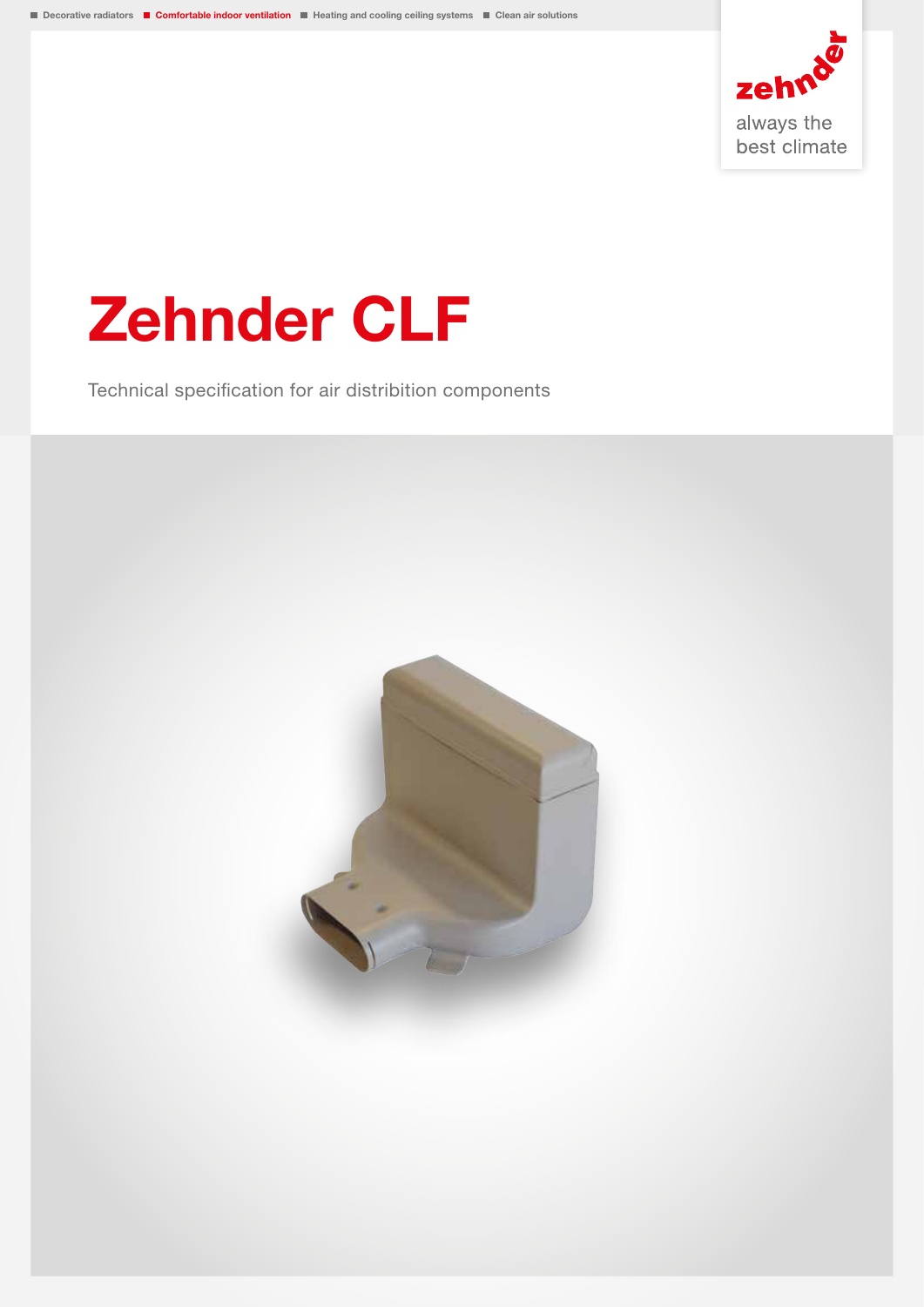## **General**

Housing manufactured from odourless HDPE, smooth on the inside. Suitable for wall, floor and ceiling installation in connection with designer grilles for air volumes of up to approx. 45 m<sup>3</sup>/h. The air volume is regulated at the outlet or manifold via the ComfoSet flat airflow regulator. The vent is connected to the distribution system via the ComfoTube flat 51 ventilation tube. ComfoTube flat 51 ventilation tubes are connected using the supplied seals and locking slides for an airtight seal. The installation depth can be varied by reducing the length.



CLF vent

## **Benefits**

- Easy and quick to mount
- Suitable for wall, floor or ceiling installation
- Smooth insides
- Easy to clean
- Sealed housing for protection in unfinished structures
- Non-corrosive
- For installation on unfinished floors as part of impact noise insulation
- $\blacksquare$  Air volume of up to 45 m<sup>3</sup>/h

## Technical specifications

| <b>Zehnder CLRF</b>                |                    |
|------------------------------------|--------------------|
| Material:                          | Pure HDPE          |
| Permissible operating temperature: | $-25$ to 60 °C     |
| Air volume:                        | $45 \text{ m}^3/h$ |

## Article numbers

| <b>Description</b>                        | <b>Article number</b> |
|-------------------------------------------|-----------------------|
| Grille housing CLF                        | 990 322 000           |
|                                           |                       |
| <b>Accessories</b>                        | <b>Article number</b> |
| Plastic grille, white                     | 990 322 001           |
| Roma designer grille, white               | 990 322 080           |
| Roma designer grille, stainless steel     | 990 322 081           |
| Pisa designer grille, white               | 990 322 082           |
| Pisa designer grille, stainless steel     | 990 322 083           |
| Torino designer grille, white             | 990 322 084           |
| Torino designer grille, stainless steel   | 990 322 085           |
| Venezia designer grille, white            | 990 322 086           |
| Venezia designer grille, stainless steel  | 990 322 087           |
| ComfoSet flat 51                          | 990 322 015           |
|                                           |                       |
| Set of cutting templates, 3 pieces        | 990 322 094           |
| Cross-bracing floor insert                | 990 322 095           |
| Filter set CLF, ISO Coarse ≥ 30%, 10 pcs. | 990 322 100           |

2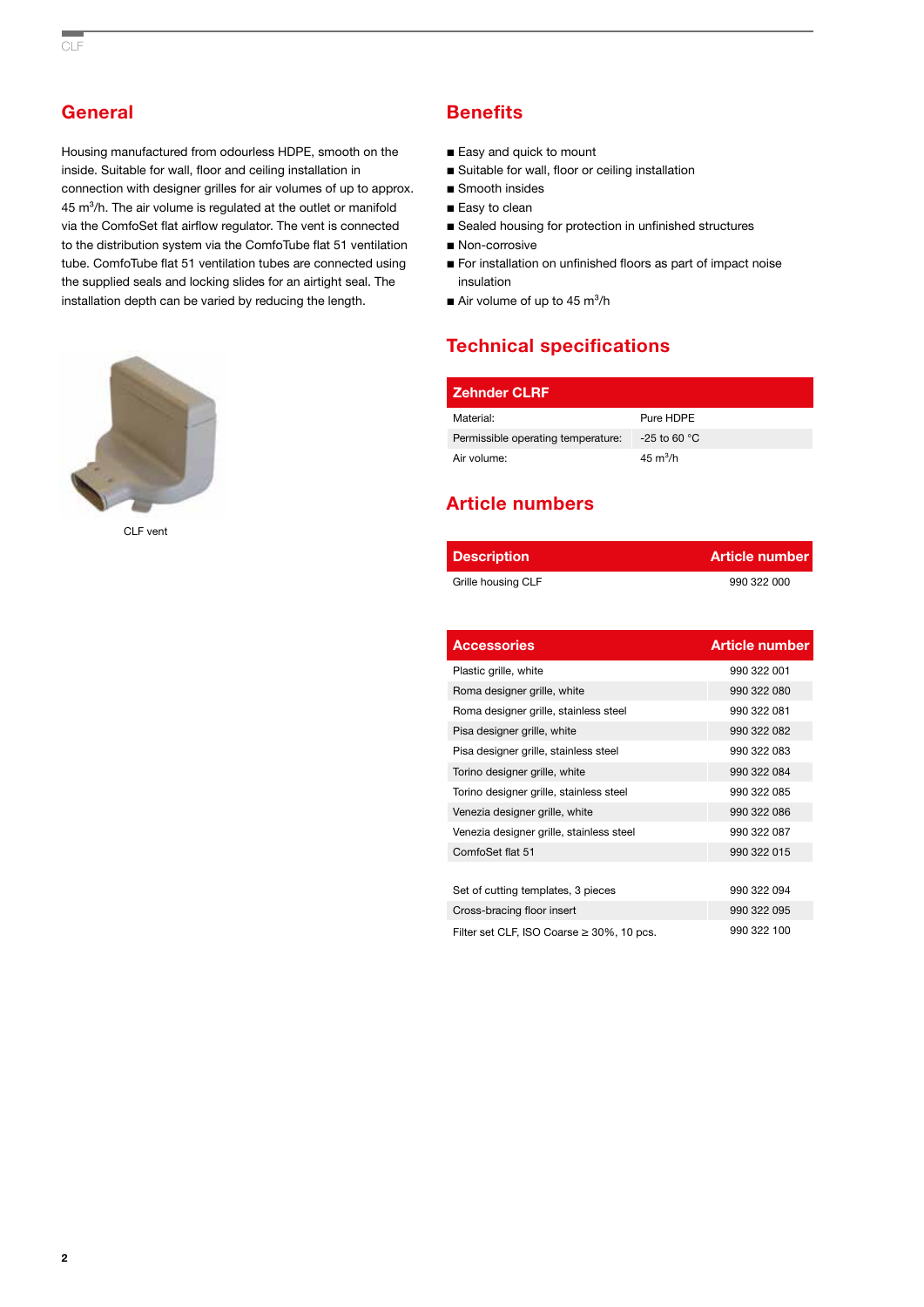## Tender specification

#### Grille flat 51

HDPE grille, white, suitable for wall and floor mounting. Dimensions: 330 x 110 mm.



Airflow regulator to regulate the volume flow of air circulating

#### Designer grille, on-wall/on-floor

Dimensions: 350 x 130 mm Model: Roma stainless steel and white Model: Pisa stainless steel and white Model: Torino stainless steel and white Model: Venezia stainless steel and white (white not suitable for floor mounting)

#### Filter set CLF

Filter suitable for use with grilles.













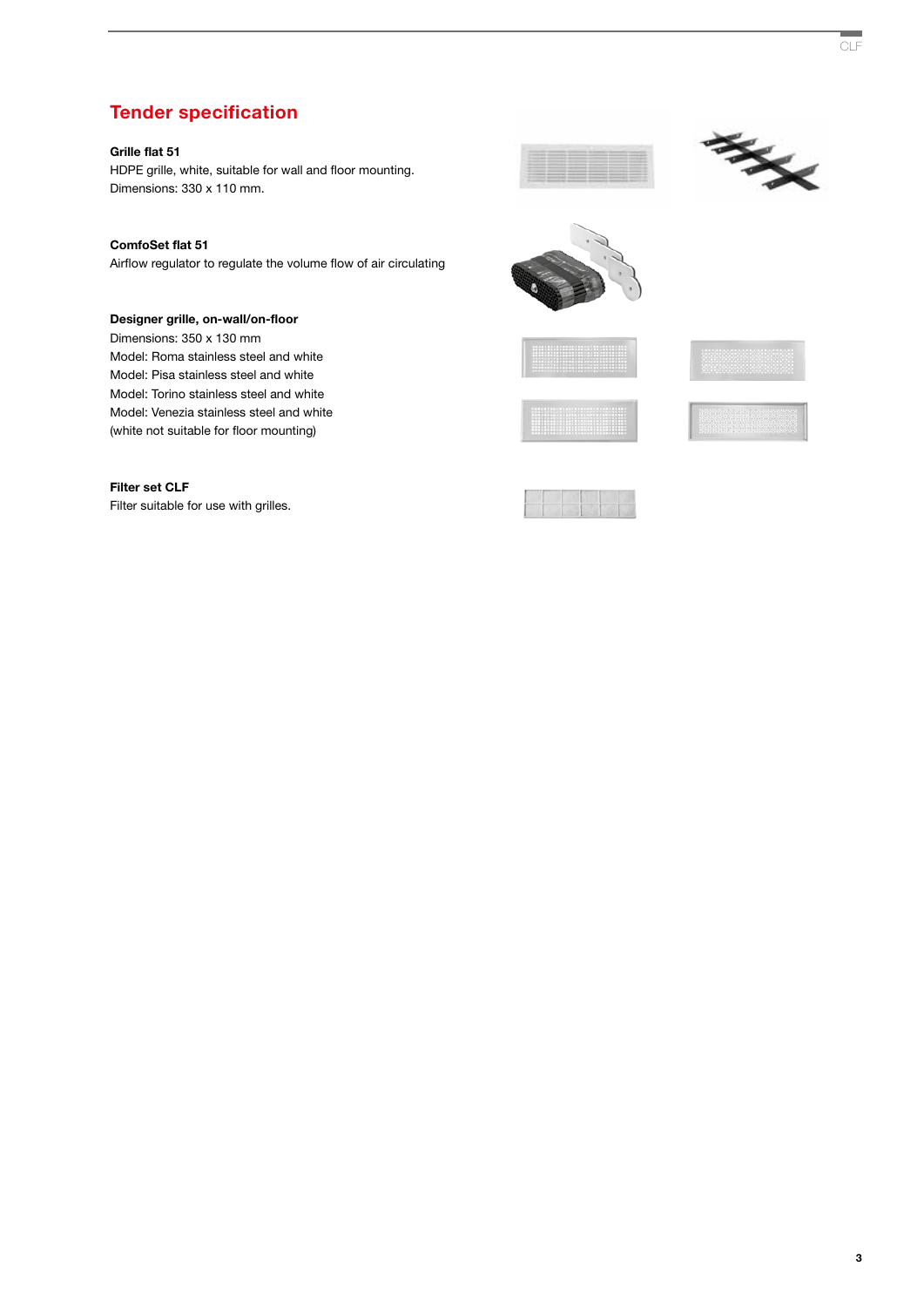## Dimensional drawings







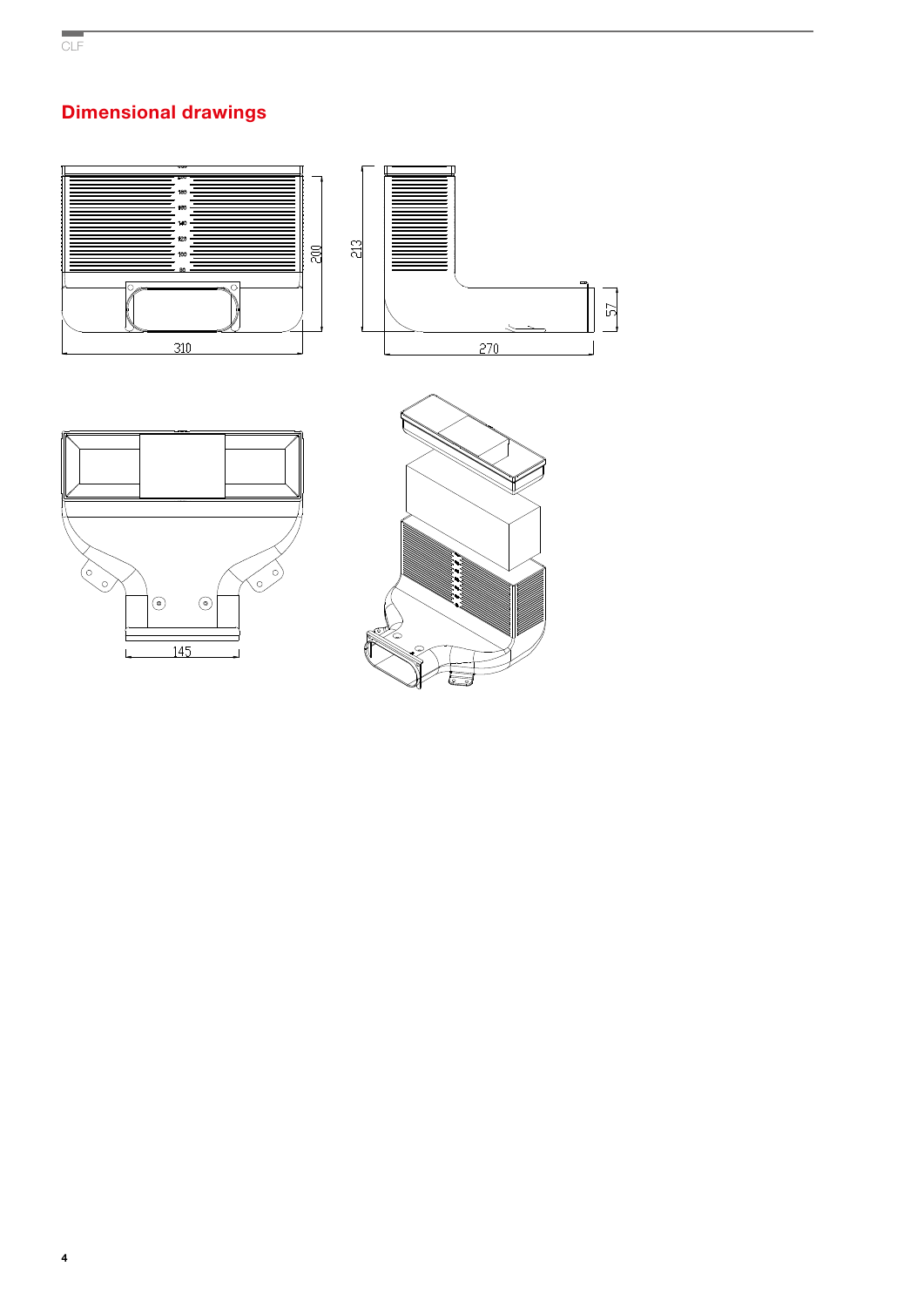## Pressure loss graph

OnFloor air distribution system Values for pressure loss in components of the ComfoFresh